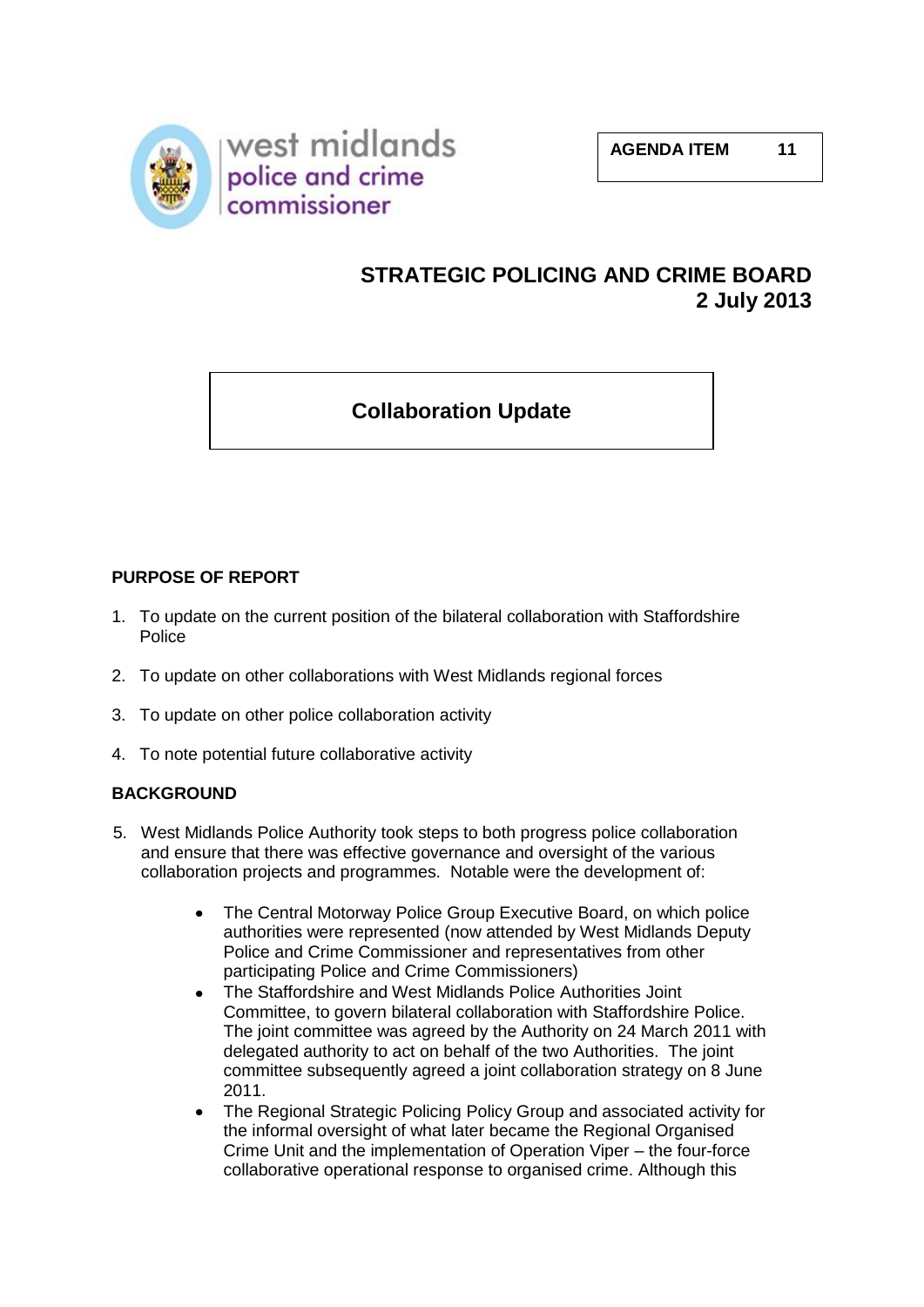group no longer exists, the issues it considered are included in the agendas for meetings of Police and Crime Commissioners, Chief Constables and Chief Executives

- Regional Chief Constable, Chairs and Chief Executives meetings and associated activity at which collaboration regularly featured, at which PCCs have taken the place of Police Authority Chairs.
- 6. Responsibility for the agreement, governance and oversight of collaborative activity has passed to Police and Crime Commissioners.
- 7. Sections 22B and 22C of the Police Act 1996 (as amended by Chapter 7, Section 89 of the Police Reform and Social Responsibility Act 2011) place on Police and Crime Commissioners and Chief Constables duties to "keep under consideration [how] collaboration of functions could be exercised...to improve the efficiency and effectiveness" of police forces.
- 8. The Police Reform and Social Responsibility Act 2011 also widens the Home Secretary's reserve powers relating to collaboration, empowering her to require collaboration for classes of police functions, rather than just between particular forces. This power has been used to require participation in the National Police Air Service.
- 9. There have been two meetings of West Midlands region Police and Crime Commissioners, Chief Constables and Chief Executives since 22 November 2012. The next is on 15 July 2013 and will include the following agenda items:
	- Regional commissioning
	- National Crime Agency Update  $\bullet$
	- National Policing Requirements
	- Regional Organised Crime Unit
	- Central Motorway Police Group
	- CT Update
	- **•** Future collaboration
- 10. Regionally, Warwickshire and West Mercia forces have proceeded with an ambitious "strategic alliance" across a range of functions.
- 11. This report does not include commentary on collaboration in relation to counterterrorism policing, which will be reported by ACC Protection in his report to the Board on 5 November 2013.

#### **Bilateral collaboration with Staffordshire Police**

12. Bilateral collaboration with Staffordshire Police included agreements to progress collaboration in uniformed operations, criminal justice services and legal services.

#### *Uniformed Operations*

- 13. Staffordshire Police and Crime Commissioner Matthew Ellis has unilaterally withdrawn from some elements of the uniformed operations collaboration.
- 14. Most of the integration of the two uniformed operations teams was still to come, so the withdrawal has not impacted on the capability of West Midlands Police to meet its operational responsibilities.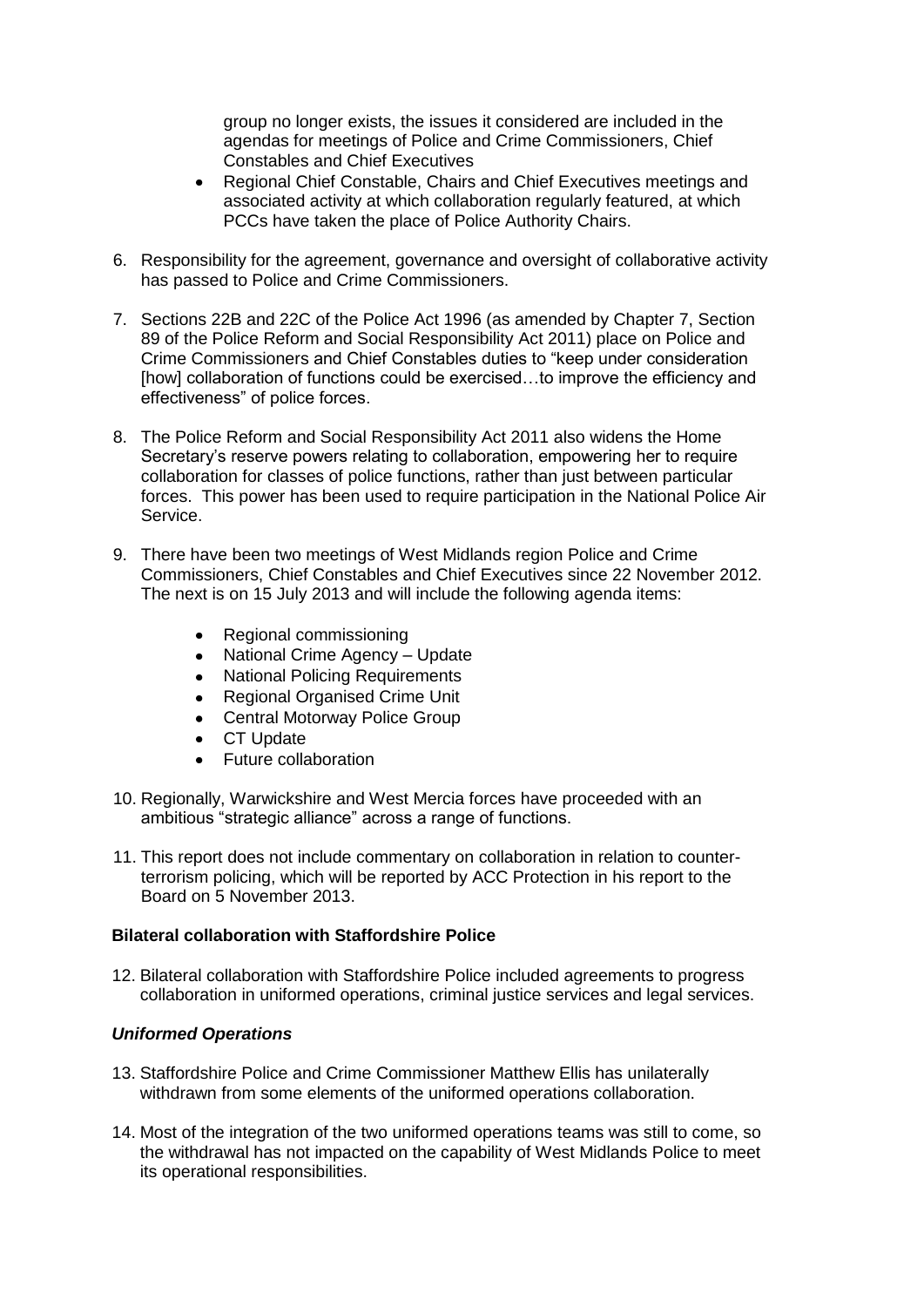15. The Commissioner has expressed disappointment at the decision by the Staffordshire PCC to withdraw from the Uniformed Operations collaboration, noting the potential for savings, greater resilience and enhanced interoperability. There is a press release dated 9 April 2013 on the Staffordshire PCC's website:

## **Collaboration Plans Cooled for Team Staffordshire**

Plans to join some of Staffordshire Police's uniformed services with West Midlands Police have today been abandoned following findings of a review instigated by Staffordshire's Police and Crime Commissioner, Matthew Ellis.

In the last 16 weeks since being elected the PCC has been looking at ways to drive improvement in policing and criminal justice across Staffordshire whilst delivering excellent value for money. The review, undertaken by the Chief Constable, Mike Cunningham has looked in detail at the proposals to develop joint services with Staffordshire and West Midlands forces in armed response, dog support and training, tactical planning and roads policing.

Both the Commissioner and the Chief believe that a joint approach to delivering these services across both police forces is not the right thing to do for the people of Staffordshire.

There are some benefits but the review by the Chief Constable has found the operational case is not strong enough to support the original collaboration proposals. It finds few significant benefits either financial, resilience or service improvement wise for Staffordshire people that warrants collaboration with West Midlands Police force.

The Commissioner said: "It's important that Staffordshire benefits from any collaboration with any other force or any other organisation. I want Staffordshire to have the best police service in the country by 2016 and if collaboration with others helps to do that it's fine.

"But it must be the right fit and the benefits must be very strong for Staffordshire people. In this case I don't believe those benefits are clear enough and the Chief Constable has confirmed that with his thorough review of the proposals".

Chief Constable Mike Cunningham added: "A detailed operational review of current proposals has now taken place and whilst we found some capability, capacity and resilience benefits, it's clear that the operational case for going ahead isn't there. Nor do the proposals give Staffordshire taxpayers the value for money we expected".

"I am absolutely committed to playing a full and active role in any collaboration which has clear operational benefits, improves public safety and provides taxpayers with value for money".

16. West Midlands Police and the West Midlands Police and Crime Commissioner were not involved in the Staffordshire review referenced in the press release and have not subsequently had sight of the review's findings.

## *Firearms Licensing*

17. It is anticipated that the firearms licensing unit will be fully up and running collaboratively by 1 August 2013, however there are some implementation issues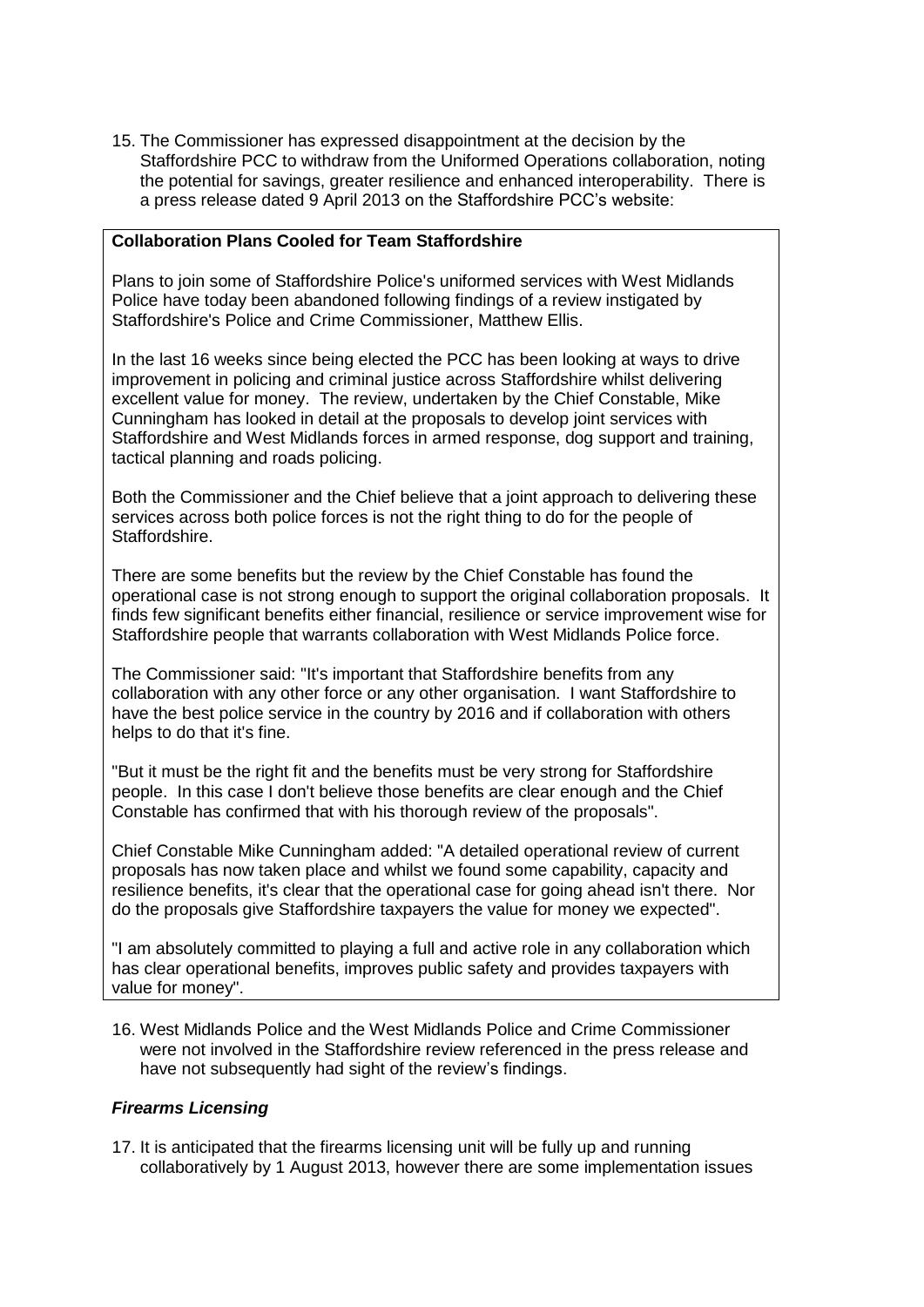that may delay this. These issues are manageable; however their resolution does raise the possibility of future concerns. For example, IT licensing conditions may vary in the future which will be at a cost to us. Although this risk remains low, we need to accept this risk in order to hit 1 August implementation date.

- 18. The unit will be based in Staffordshire with a small satellite office in the West Midlands, and will be solely responsible for processing the licensing requirement on behalf of the Chief Constable.
- 19. The funding for the unit is based on the relative workload falling to each force. The split of work in licensing is 61.5% Staffordshire and 38.5% West Midlands. The cost to West Midlands Police in year 1 will be £195,585. This is a saving over our previous model of £135,128.
- 20. If West Midlands Police chose to withdraw from the collaboration it is estimated that it would be 12-18 months before we could have an effective unit back in place. Further, it is estimated that it would cost at least £303k (this is £108k more than we stand to pay 1 August 2013 – 31 July 2014).
- 21. It is recommended that West Midlands Police should continue with the collaboration in this area to realise our ambition to collaborate on firearms licensing and go live on 1 August 2013. We should also formally confirm that this new unit will fully meet all our obligations and needs in this area of business.

#### *Criminal Justice Services*

- 22. Central Justice Services collaboration continues in accordance with the agreed plan. A single leadership team has been in place for nearly 12 months.
- 23. Success in this collaboration is evidenced by innovative approaches to CPS and police case file management which has been piloted in Staffordshire, leading to a 20% increase in early guilty pleas. The learning from this initiative is now being used in the West Midlands, initially in Dudley.
- 24. The new National Pentip IT system (which creates a database of out of court disposals) has been successfully launched in both forces with efficiencies gained by using a single responsible officer and implementation team.
- 25. Given that the collaboration has been running for 12 months, a review has been commissioned by ACC Cann for the new T/Chief Superintendent who starts in the department shortly. At this stage the financial benefits are good and it is therefore recommended that we continue with this collaboration.

#### *Legal Services*

26. The Staffordshire and West Midlands Joint Legal Services Department was the first of the collaborative arrangements between the two forces to come into being. The collaboration has now been in existence for 18 months having been approved by the respective Police Authorities and Chief Constables in December 2011.

#### **Central Motorway Police Group**

27. The update covers three areas: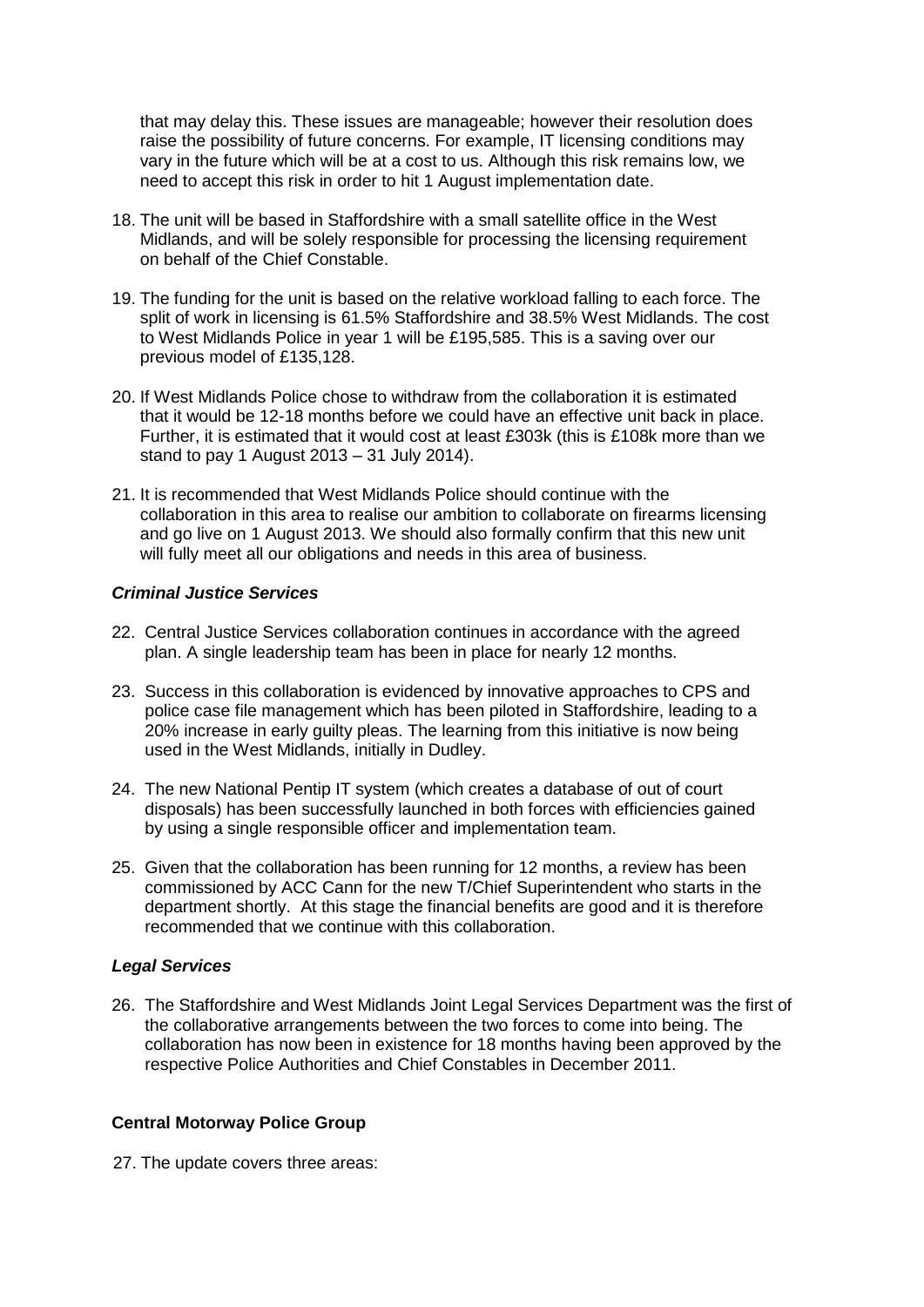- Motorway policing, including the Regional Control Centre and intelligence department
- Collision Investigation Unit
- Central Region Air Support Unit
- 28. CMPG has published its 2013 / 14 Delivery Plan through which it has a clear focus on the four key areas of disrupting criminality, safer roads, public satisfaction and increased interoperability. Suitable performance measures are in place to measure its delivery against this plan.
- 29. Worthy of note, although no firm thinking has been developed, is the possibility of building a WMP Roads Policing function founded upon the CMPG platform in the future.
- 30. The current funding arrangements for CMPG are as per those agreed in 2004 and amended in 2007 and reflect a 50 / 25 / 25 split of cost between the three Forces.
- 31. There is no collaboration agreement for CMPG.

## *Motorway Policing*

- 32. This area of business is a well-established three Force collaboration between West Midlands, West Mercia and Staffordshire. It was subject to the West Midlands Priority Based Budgeting process in 2012 and further reviewed as part of the Warwickshire / West Mercia Alliance review at the end of 2012 following which West Mercia decided to remain within CMPG whilst Warwickshire decided to remain outside of CMPG. The Alliance review did however highlight a gap in the number of Warwickshire resources policing their motorway network which has since been addressed by Warwickshire Police.
- 33. Performance and accountability of CMPG, in particular the motorway policing area is overseen by the CMPG Executive Steering Board and delivered in line with its 2013 / 14 Delivery Pan. The Board meets six monthly and now consists of an ACC and the PCC or representative from each of the 3 Forces. The most recent Steering Board meeting took place at the beginning of June.
- 34. Two areas that were as points of interest for further understanding were:
	- the CMPG POCA / Asset seizures and what the percentage split of monies returned to each Force was, and;
	- Warwickshire Police's non-membership of CMPG and the additional costs (if any) that fall to the other three Forces' as a result of them not being part of the group.
- 35. Deputy Commissioner Yvonne Mosquito and Police and Crime Commissioner Matthew Ellis agreed to look into these matters in more detail.

## *Collision Investigation Unit (CIU)*

36. The CIU is a two Force (West Midlands and Staffordshire) collaboration which went live in July 2012. This Unit deals with all fatal and life changing serious Road Traffic Collisions within both Force areas. It is part of the bilateral uniformed operations collaboration agreed by West Midlands Police Authority and Staffordshire Police Authority and their respective forces.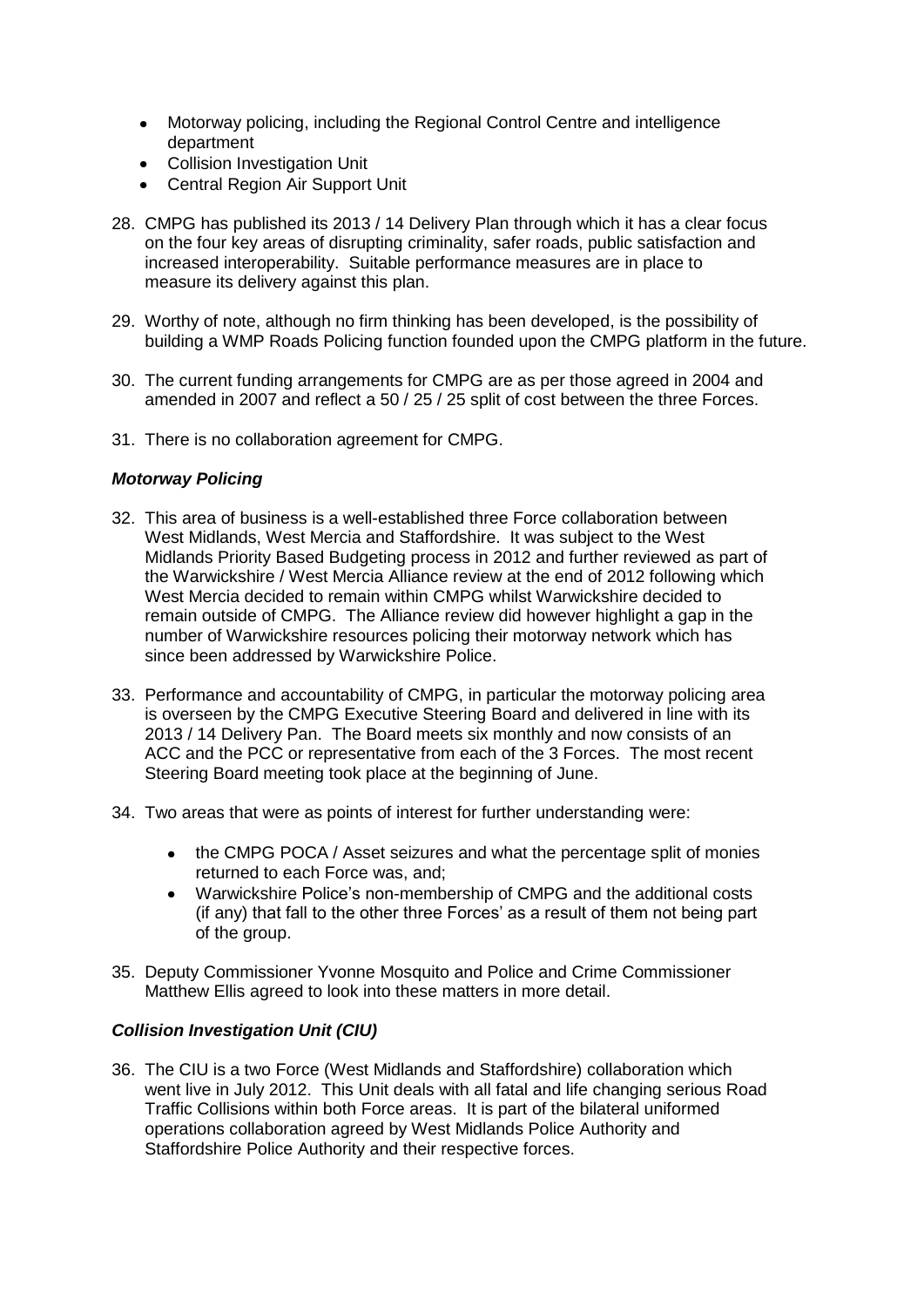- 37. This collaboration is currently subject of a formal review (including a review of resourcing) which will be completed within the next few weeks. The initial findings are positive in that the unit is performing well and has received positive feedback both internally and externally in relation to the quality of investigations since July.
- 38. Due to the size of the geographical area of the two Forces, CIU operates from two bases in Perry Barr and Stafford, with officers and staff from the two Forces working from their respective bases. Although this may appear as if the two units are working in isolation in practice there are regular examples of joint working across the two sites.
- 39. One area that highlights the benefit of this two Force CIU collaboration is the work that is currently being developed in relation to making full use of the KSI data from those collisions that the CIU deal with in a far more preventative way. An example of this is a local issue around failure to wear seatbelts. This has been identified within our CIU and discussed nationally within the ACPO Roads Policing portfolio where it has also been acknowledged as a national issue. Members of the CIU are now working with local officers, West Midlands Roads Policing and the community to address this issue.

## *Vehicle Recovery*

- 40. This area of business was due to collaborate in September 2013, the delay being caused by the need to obtain a joint contract. West Midlands Police can, however remain in its existing contract with no additional cost to the force.
- 41. There are no savings to the force in collaborating in this area, and the force will benefit more from remaining independent as it can increase its revenue from seized vehicles which could not be done if we collaborated.
- 42. It is recommended that collaboration in this area is not progressed at this time.

## *Central Region Air Support Unit (CRASU)*

- 43. CMPG currently has line management responsibility for the air units within the West Midlands and East Midlands regions including the Birmingham base. Work continues to prepare the CRASU for a smooth handover to the National Police Air Service (NPAS) on 2nd October 2013.
- 44. Governance of the CRASU is by a Steering Group which consists of ACC Dee Collins and ACC Gary Cann which meets three-monthly. ACC Collins is also the Greater Midlands representative on the NPAS Independent Assurance Group and Greater Midlands also have a PCC (Warwickshire's Ron Ball) and Chief Constable representative on the NPAS Steering Board.
- 45. There are still a number of concerns with NPAS which are being raised and debated within the above strategic meetings. In summary the two key issues are:
	- Budget NPAS is already over budget for this financial year and it is not yet clear how it plans to make the necessary savings without impacting on levels of service or increased cost to individual Forces
	- Speed of deployment there is currently a noticeable delay in the speed of deployment from receipt of the request to the 'lift off' of the air unit. This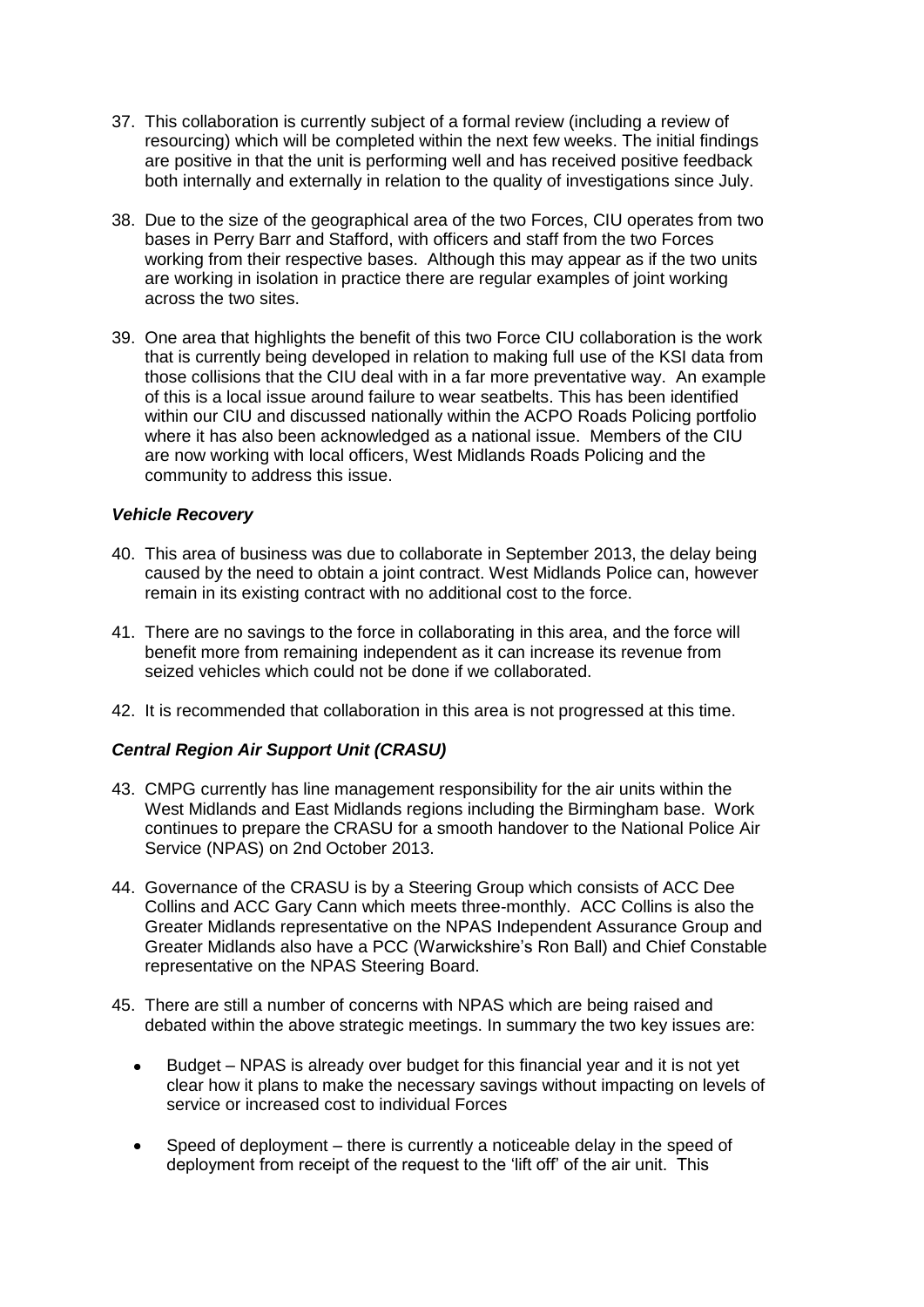particular issue is being worked through by the NPAS Strategic Management Team which is confident that it can be addressed.

46. Although CRASU is managed by CMPG on behalf of the West and East Midlands, the lead PCC is Warwickshire's Ron Ball who is not represented on the CMPG Executive Board.

## **Regional Organised Crime Unit**

- 47. The Home Office's *Strategic Policing Requirement* (Nov 2012) defines the responsibilities of PCCs and Chief Constables to deal with serious organised crime, recommending greater collaborative working to maximise effectiveness.
- 48. Chief Constable Creedon (ACPO Lead for Serious & Organised Crime) conducted a peer review of ROCUs in March 2012 and made recommendations on the governance, structure, capacity and capability of ROCUs in readiness for the National Crime Agency being established in October 2013.
- 49. CC Creedon's subsequent ACPO '*ROCU Core Capabilities Report'* refers to the vision of a single consistent ROCU structure with the ability to work upwards in support of national agencies and downwards towards all local forces and neighbourhoods.
- 50. The national ROCU Core Capabilities programme aims to:
	- Implement the ACPO ROCU core capabilities model across England and  $\bullet$ Wales (Twelve "core capabilities" identified: Regional Asset Recovery Team, Cyber Crime, Regional Intelligence Unit, Regional Confidential Unit, Covert Policing, Regional Fraud Team, Technical Surveillance, Protected Persons, e-Forensics, Operational Security, Government Agency Intelligence Network, Regional Prison Intelligence Unit)
	- Further enhance the national policing landscape
	- Assist delivery of the Strategic Policing Requirement
	- Ensure local policing can work with the National Crime Agency and other national law enforcement agencies
- 51. The West Midlands Regional Organised Crime Unit (WMROCU) services West Midlands Police, Staffordshire and the Warwickshire/West Mercia alliance. Chief Constables agreed that West Midlands Police manage WMROCU on a lead force basis, with appropriate funding from each region being provided. The governance and accountability framework is currently being designed.
- 52. WMROCU currently consists of the following functions:
	- Regional Intelligence Unit
	- Regional Prison Intelligence Unit
	- Regional Asset Recovery Team
	- Government Agency Intelligence Network (GAIN)
- 53. In March, West Midlands Regional Chief Officers agreed the regional Crime Assistant Chief Constables should produce a strategic framework to develop the WMROCU. That framework has seen a WMROCU Change Board established to develop the regional ROCU, the chair of which being ACC Crime West Midlands Police.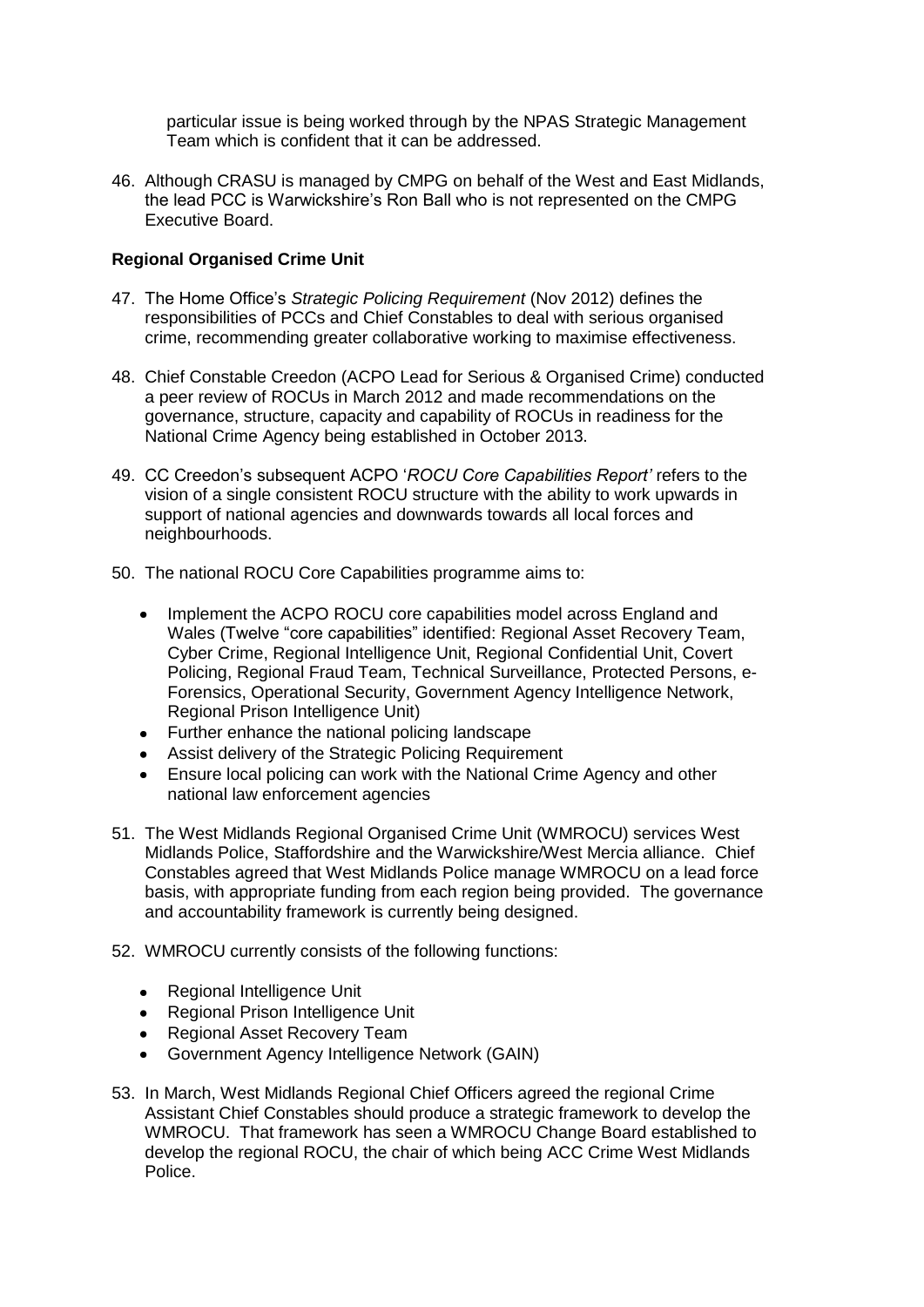- 54. The WMROCU Programme has started to develop the regional ROCU as directed by the Change Board. The objective is to ensure the West Midlands region has the ability to share data, intelligence and personnel to enable it to operate effectively as a region, in order to deliver its UK responsibility in relation to Serious, Organised and Complex Crime and operate effectively in collaboration with the National Crime Agency and other statutory agencies.
- 55. Initial development will deliver the following additional regional functions:
	- **UK Protected Persons Service**
	- Regional Confidential Unit
	- Fraud Team
	- Cyber Crime
- 56. Further functionality will be scoped and included in additional phases of the programme.
- 57. Thanks to an additional grant (part of a national Home Office programme), the budget for ROCU has approximately doubled for 2013/14 to £3m. The purpose of the additional funding (amounting to £2m, which had to be matched, albeit potentially with "in kind" resources) is to support the development of ROCUs with the full suite of core capabilities. It is unclear whether this increase in funding will continue or what the ROCU budget for 2014/15 and beyond will be. The ROCU, and the additional 2013-14 funding, is part of the agenda for the meeting of PCCs, Chief Constables and Chief Executives on 15 July.
- 58. On 24th June 2013, as a result of a current vacancy for the Head of WMROCU, the four West Midlands region Chief Constables discussed the relationship between the ROCU and CMPG and opportunities that there may be moving forward for the region. The decision is to retain the two units (CMPG and ROCU) as separate entities with separate reporting lines, locally, regionally and nationally, under a single commander as an interim measure. ROCU's Chief Superintendent is retiring shortly and the Head of CMPG has the skill set to manage ROCU in the interim whilst work on the operating model continues.

#### **Other existing collaboration**

- 59. For a number of years West Midlands Police has provided payroll and police pension services for Warwickshire. From April 2013 we will provide this service for a further 2 years when it will again be subject to review.
- 60. Public Order training for the region is conducted at Cosford as a collaboration between all 4 regional forces. This arrangement has been running for over 10 years. The training team is made up of officers from all forces.

#### **Potential future collaboration**

61. The Police Reform and Social Responsibility Act places duties on Police and Crime Commissioners and Chief Constable to keep under review opportunities for future collaboration to improve the efficiency and effectiveness of one or more police forces.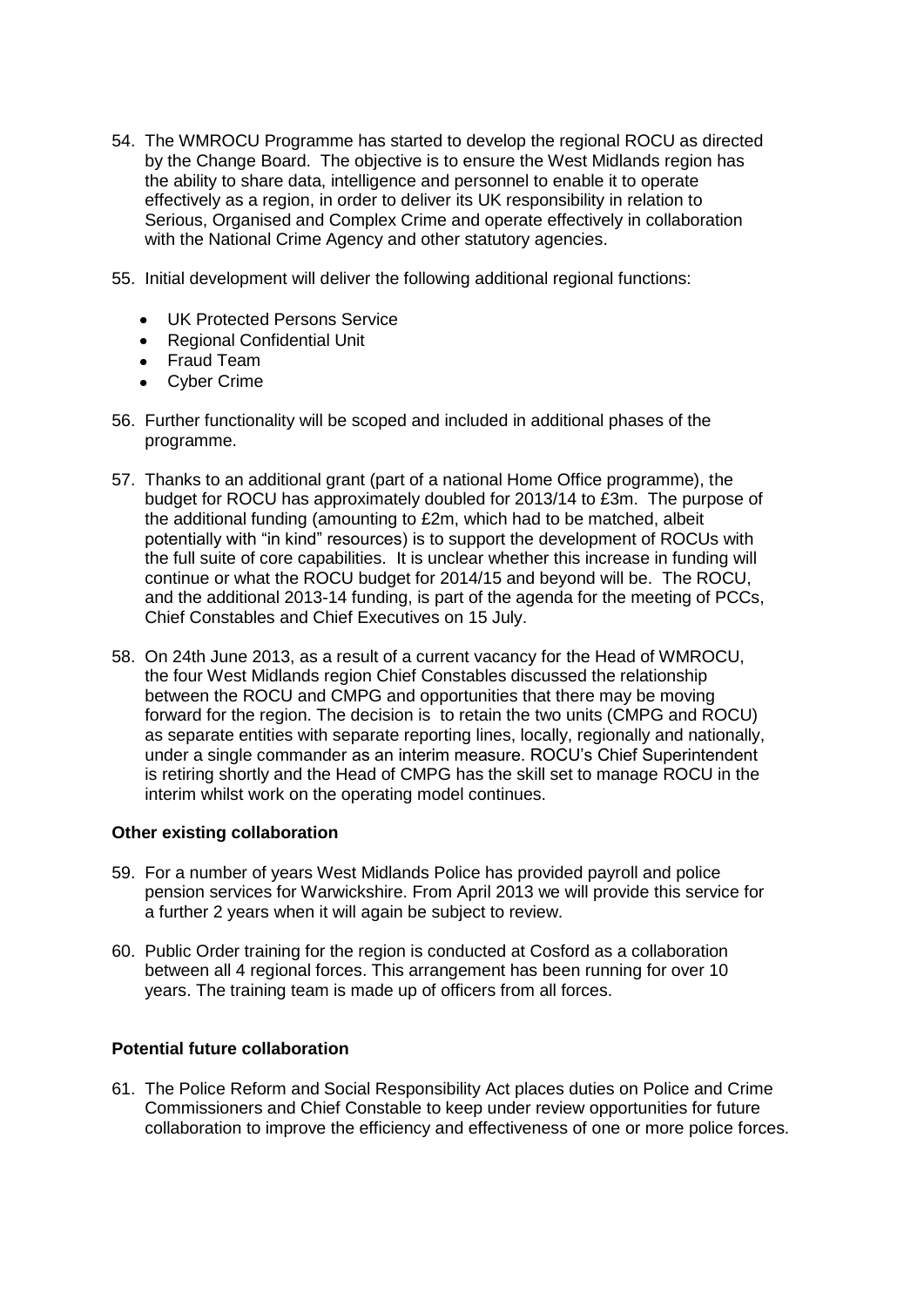62. The force is always open to the opportunity to collaborate, however after PBB we have a clear understanding around our service requirements, and any future collaboration should deliver benefits above and beyond what we can achieve as a force on our own.

#### **Potential collaboration: Forensics**

- 63. Staffordshire Police and West Midlands Police have been investigating collaborative working within the Forensics business area. Engagement with West Mercia and Warwickshire has been conducted but at this stage there is no commitment to join the collaboration project.
- 64. Some initial work has been jointly completed, and the key service similarities and differences between the two forces have been examined and presented to the Collaborative Programme Board on 08/01/13. Early indications are that there is limited opportunity to achieve significant cost savings and improve service level delivery within West Midlands Police of a two force collaboration. However, in order to fully outline potential cost and service benefits, in-depth work is required to start to agree a set of joint service levels between the two forces and understand current business process. This work will require the continued investment of resource from both forces including existing Business Leads and Analysts. The project team are awaiting a formal agreement from Programme Board to continue with this work, which will be discussed at this week's meeting.

#### **Potential collaboration: Metropolitan Forces Buying Group**

- 65. Nationally mandated procurement, in vehicles and personal protective equipment for example, has proved unsatisfactory. Most notably the variation in specifications between smaller and more rural forces and their urban counterparts has been problematic. For example, the national specification for motorway patrol vehicles fails to adequately reflect operational practice in the West Midlands whereby responsibility for carriage of bulky equipment is shared with the Highways Agency, thereby reducing the carrying requirement for police vehicles. Therefore, the national specification required an estate vehicle which precluded significant UK suppliers. Furthermore, the Metropolitan Police Service was exempted for the procurement. National procurement of personal protective vests has led to significant delays.
- 66. Equipment procurement is a small part of total policing budgets (which are driven by personnel costs), so reduced procurement costs are not a panacea for the wider financial challenge. However, shared procurement can offer reduced costs at the margin and smooths progress towards greater interoperability.
- 67. A metropolitan forces buying group offers potential for forces with similar requirements to develop common specifications that meet their particular needs. The Police and Crime Commissioner is considering an approach PCCs in other metropolitan forces to develop proposals for such a group.
- 68. Some collaborative procurement processes at regional and national levels already exist, saving an estimated £4 million in recent years.

## **Potential collaboration: Commissioning of health services**

69. Recent experience of the commissioning and provision of Sexual Assault Referral Centres in the West Midlands and Warwickshire exposed weaknesses in the commissioning processes, with different specifications set that undermined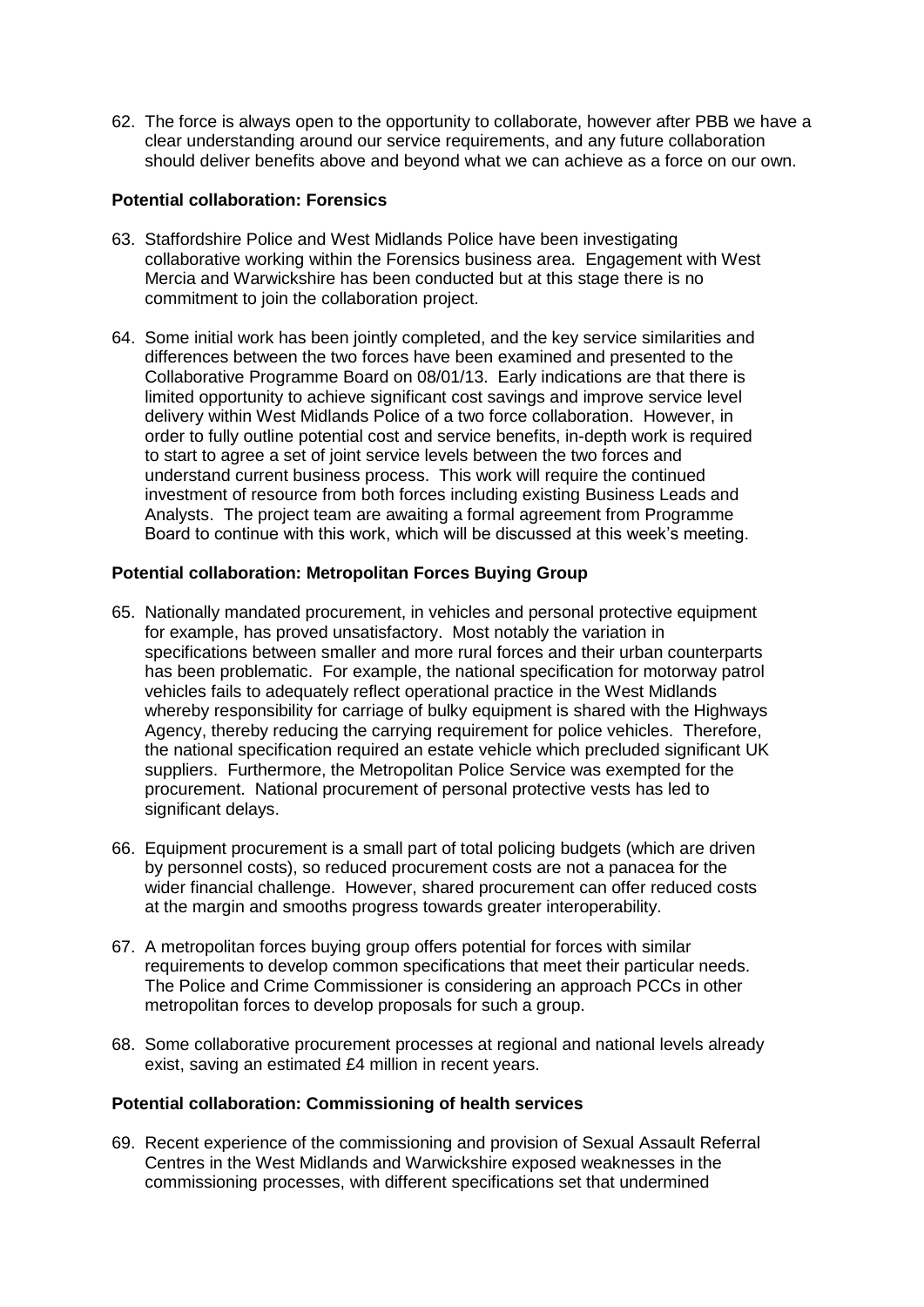potential for cross-border referral of victims. A shared approach to specification setting has potential advantages in the commissioning of other health services, such as mental health screening for detainees. The Commissioner is proposing further exploration of potential joint commissioning with other regional PCCs to enable more effective joint working and potential cost savings.

#### **Other national collaboration**

- 70. *Police ICT Company (PICTCo)*. As reported to the meeting of the Strategic Policing and Crime Board on 14 May, the Chief Information Officer has been engaged in some of the shaping and thinking for the development of PICTCo, however the service entity is still in the forming stage, with little detail emerging.
- 71. *National Innovation Fund.* In the Comprehensive Spending Review the Chancellor announced a £50m "innovation fund" for police forces to: "work jointly with each other and local authorities. This will enable Police and Crime Commissioners to invest in innovative approaches to improve policing and deliver further efficiencies in the future". Further information will be provided to the PCC as the fund is established.

## **FINANCIAL IMPLICATIONS**

- 72. Total anticipated cashable and non-cashable savings arising initially from the criminal justice services collaboration with Staffordshire Police amount to £1.82m.
- 73. Total cashable and non-cashable savings arising from the proposed uniformed operations collaboration with Staffordshire Police amounted to approximately £700,000 initially.
- 74. Collaborative procurement to date has saved West Midlands Police an estimated £4 million.
- 75. Budgets for WMROCU beyond 2013-14 are not set.

## **LEGAL IMPLICATIONS**

- 76. Section 22B and 22C of the Police Act 1996 (as amended by the Police Reform and Social Responsibility Act 2011) place on Chief Constables and Police and Crime Commissioners comparable duties to keep collaboration agreements under review. Where a Chief Constable or Police and Crime Commissioner see instances where collaboration could advantage the "efficiency or effectiveness" of one or more forces, they have a duty to notify potential collaborative partners.
- 77. Section 23FA of the Police Act 1996 (as amended by the Police Reform and Social Responsibility Act 2011) gives the Home Secretary reserve powers to require collaboration between police forces in relation to entire classes of police activity.

## **RECOMMENDATIONS**

- 78. The Board is asked to consider the report, noting the update on existing collaborations and the potential for future collaboration.
- 79. It is recommended that the Criminal Justice collaboration should continue at this stage.